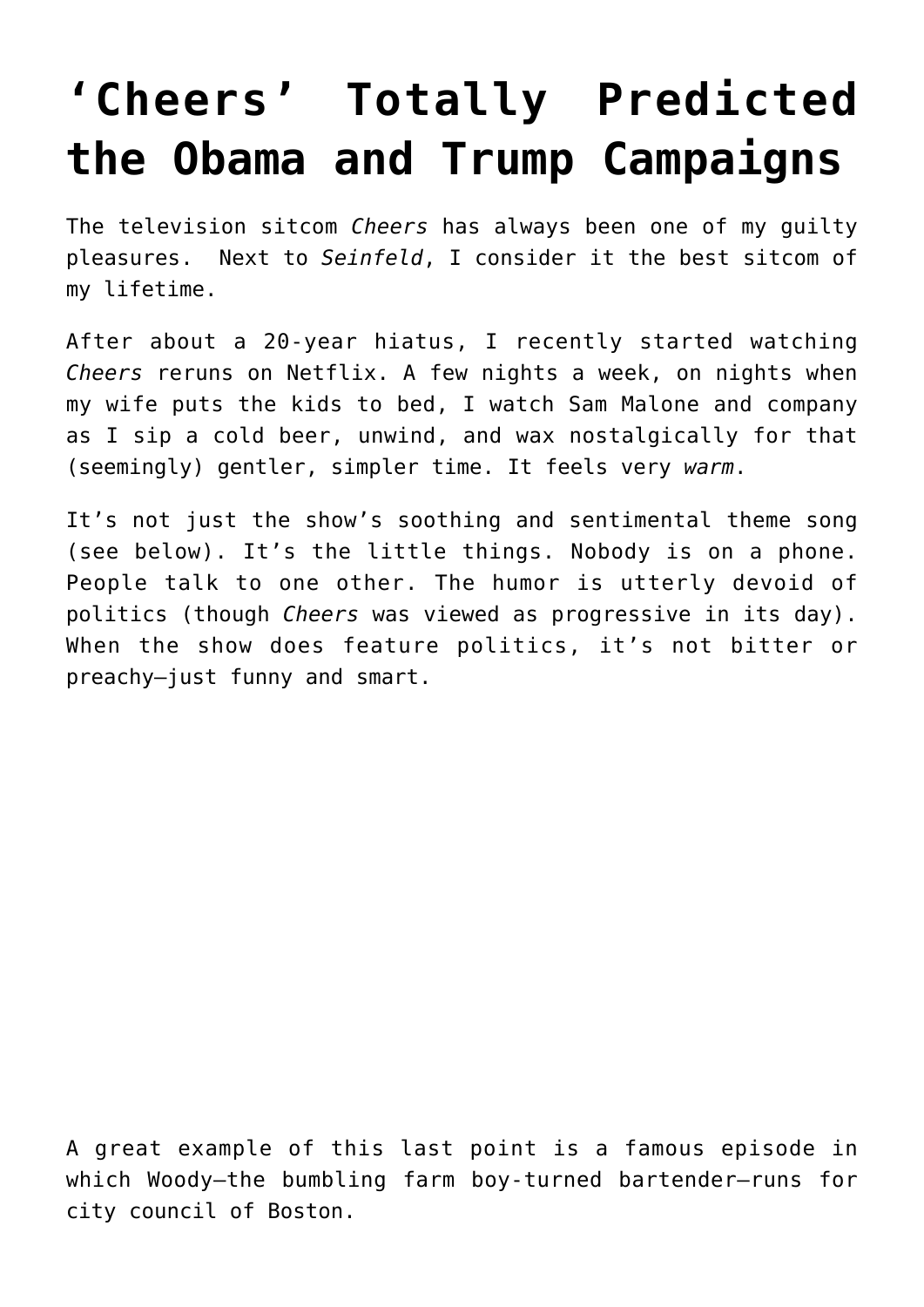The genesis of Woody's campaign stems from Frasier's observation that a local politician named Kevin Fogerty is an empty suit whose rhetoric consists of little more than patriotic platitudes (sound familiar?).

*"There he goes, spouting a bunch of meaningless platitudes. Sure enough, the people are lapping it up like milk. Oh, the mentality of the voter in this country fascinates me. Someday, I ought to do a paper about it."*

When Sam takes issue with his point, Frasier asserts that American politics is so empty he could run a chimpanzee—or even Woody—and get 10 percent of the vote. Sam bets him \$10 he can't. The race is on.

Humble Woody, of course, doesn't feel up to the task, noting he's not very eloquent.

"Nothing to worry about, Woody. Just tell some more of those farm stories—people seem to love those," says Frasier. **"If that doesn't work, just say the word 'change' about a hundred times."**